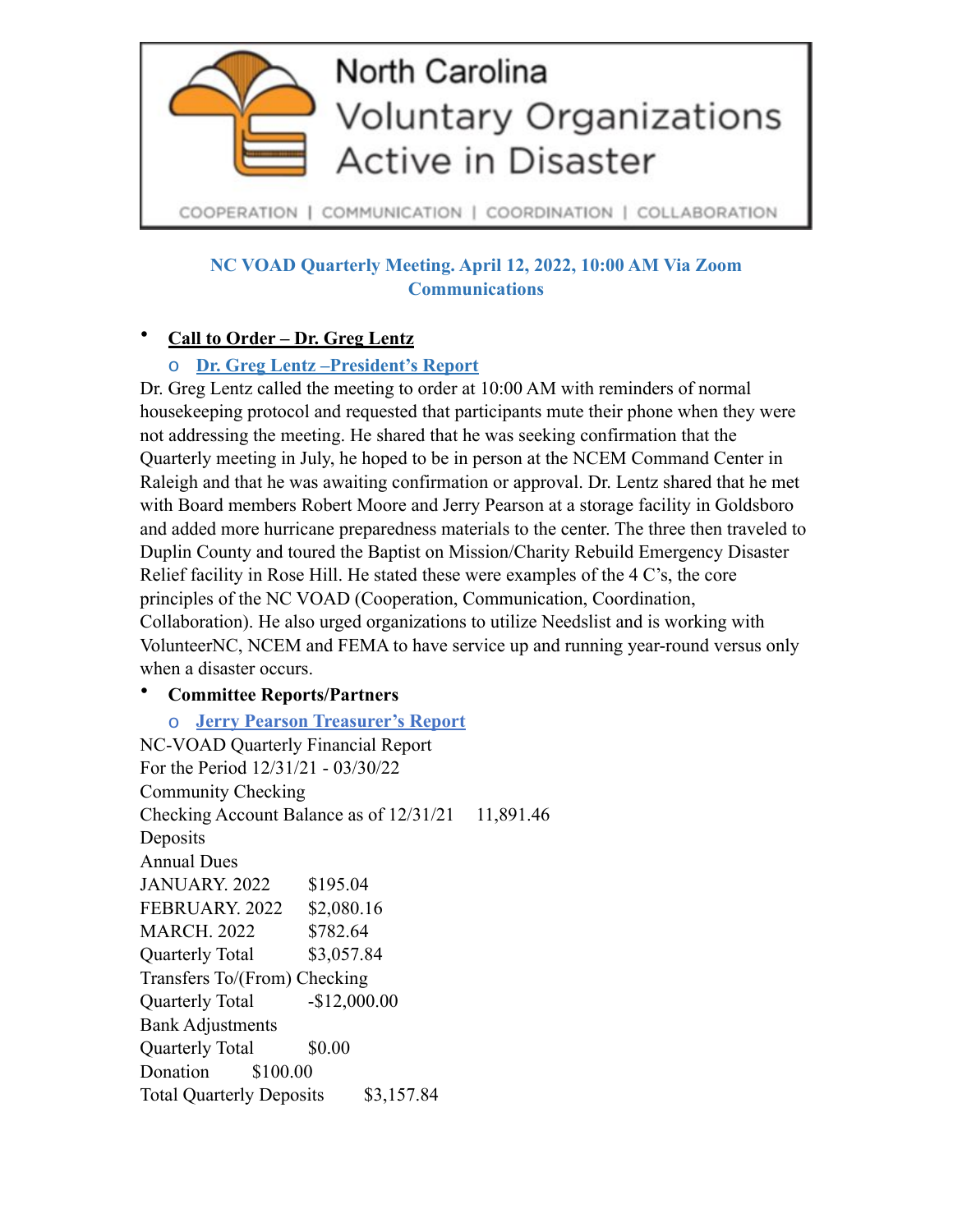Expenses Postage & envelopes \$11.60 United States Liability Insurance Co. \$854.00 NVOAD Membership Fee \$35.00 Total Quarterly Expenditures/Transfers - \$900.60 Balance as of 03/31/22 \$2,148.70 Business Money Rate Savings Savings Account Balance as of  $12/31/21$  2,002.69 Deposits \$12,000.00 Interest<sub>0.08</sub> Transfers To Checking \$0.00 Bank Service Charge \$0.00 Balance as of 03/31/22 14,002.77

## • **Briles Johnson – Executive Director VolunteerNC**

- Director Johnson provided an update from the Governor's office.
- To sign up for Needs-List: [https://volunteernc.app.needslist.co/login?](https://volunteernc.app.needslist.co/login?invitation_token=b7aaecc6-a104-4341-b4f7-eddbf48d0ec2) [invitation\\_token=b7aaecc6-a104-4341-b4f7-eddbf48d0ec2](https://volunteernc.app.needslist.co/login?invitation_token=b7aaecc6-a104-4341-b4f7-eddbf48d0ec2)
- April 17-23, 2022 National Volunteer Week Please share pictures with Briles for VolunteerNC social media.
- April  $12 1:00 \text{ PM}$  Lunch and Learn Opportunity (Using the 990 for Marketing and Fundraising)
- April 26 12:00 Noon Lunch and Learn Opportunity (Daniela Archibold) (Delivering Culturally Competent Services for Immigrant Populations Through the Disaster Cycle). Video of Daniela was played in her absence.
- **Luz Sanabria-Reyes NC EM/Recovery- NCVAL-**

Reported that NCEM was working with supporting partners and was sharing information with the community for service. The department was creating a bilingual calendar of events and a new bilingual brochure. Evelyn requested that organizations doing feeding to register with NCEM. Brenda Morris added there had been a change in the rulings on heir property.

- **Donna Gargett Rebuild NC update:** 
	- Starting April 18, 2022 Rebuild NC centers will be open for curbside by appointments ONLY.
	- May 9, 2022 centers will be open for in-person services will be available by appointment ONLY.
	- For more information 833-ASK-RBNC or [www.rebuildnc.gov](http://www.rebuildnc.gov)
- **Marguerite Davis, American Red Cross**
	- Still mandating mask for workers and clients in shelters (Congregate Shelters)
- **Dr. Greg Lentz Donations Committee**

Items have been added to the warehouse in Goldsboro. Items include pre-prepared food boxes, drinking water, cleaning kits with buckets. There is a need for tarps and if anyone has access of a connection please share.

• **George Shrunk - LTRG's Report**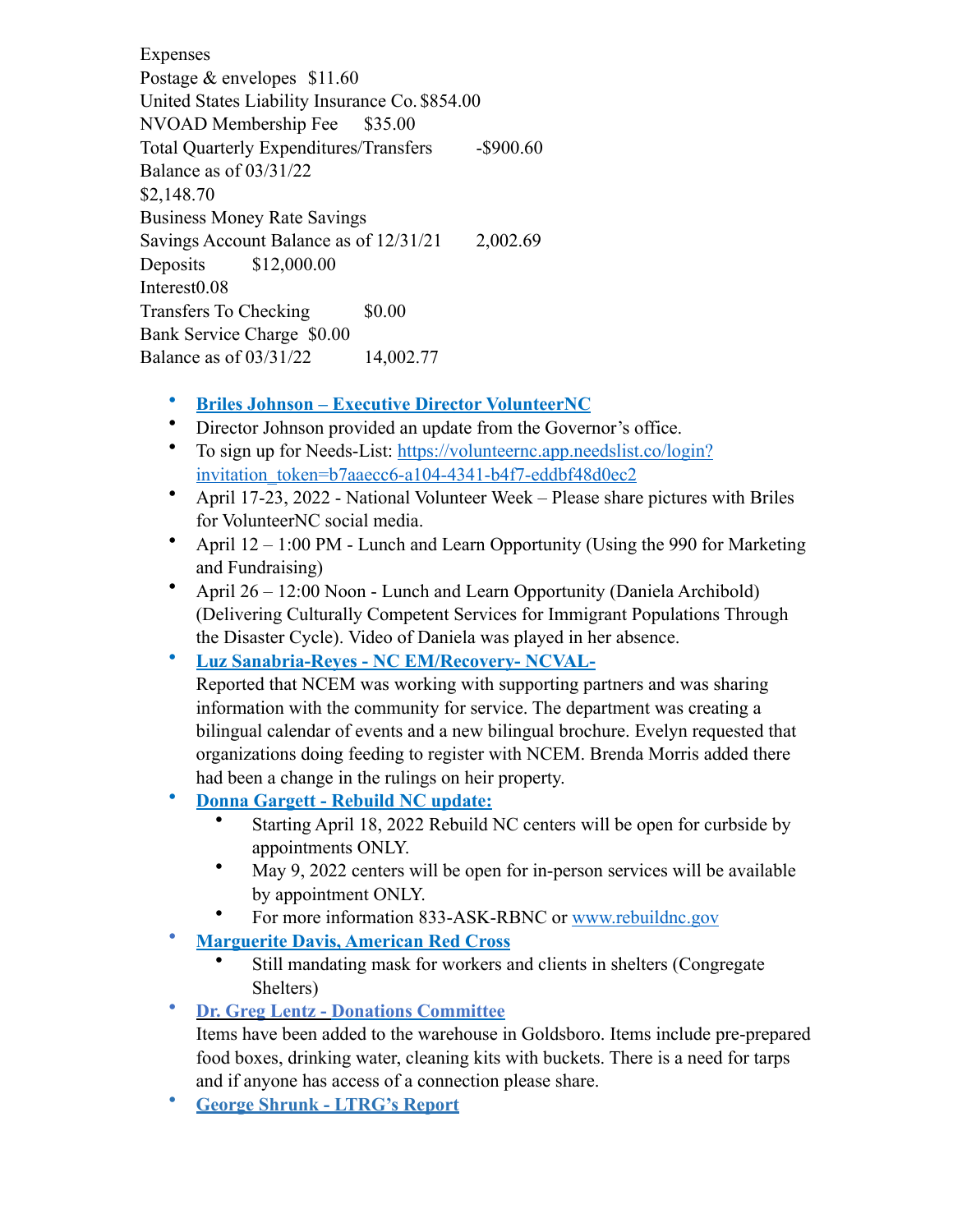Long Term Recovery Groups are continuing to provide service where possible. The Craven County Disaster Recovery Alliance has offered to host a Long-Term Recovery Group Forum on 27 April 2022, 2:30 to 4:30 PM, at 2010 Old Cherry Point Rd., New Bern, NC. All Long-Term Recovery Groups are encouraged to attend, regardless of their status to share Best Practices, Successes, and Issues. There will be a Zoom link provided for those unable to travel. Please RSVP to Kristy Kuhlberg, 1 (252) 571-5663 or email: Kristy.ccdra@gmail.com. Thanks, link:

• **Ann Huffman** - **Disaster Case Management Committee & Emotional & Spiritual Care/Wellness/Child Wellbeing Committee,** 

contact Ann Huffman ahuffman@nccumc.org or 919-610-8018 Hosting a Child Well Care an in-person class on May 18, 2022 in Wilson from 8a-4p. Other upcoming forums -Working Case Management, NC Care 360. President Lentz urged those on the call to get involved with the NC VOAD Committees.

- **Jay Henderson Communications Committee** 
	- Website updates continue. Solicited ideas on how to use the website for greater communication. Dr. Lentz shared a need to utilize social media platforms to share the NC VOAD story through pictures and Facebook live, etc. He also mentions setting up informational tables at conferences. forms, and manuals for use by case managers and LTRGs. The NC VOAD Committee continues to take part in a National VOAD project to create an automatically updated registry of all COADs, VOADs, and LTRGs in the 50 states and five territories. For more information email [webmaster@ncvoad.org](mailto:webmaster@ncvoad.org)

• **Larry Marks – SERT Committee** 

Reminded participants that hurricane Season is from June1 through November 30, 2022. On line training is ongoing. Continues to work on membership and automatic billing with Treasurer Jerry Pearson. Online payments have been successful as evidenced by the receipts. Reorganizing resources for Case Management continues to improve the membership applications process on the website. Dr. Greg Lentz announced and welcome new members to NC VOAD, Giovanni Simpson Director of the Pender Long Term Recovery Group ([Pendercountyltrg@gmail.com](mailto:Pendercountyltrg@gmail.com)), and Ed Sanow -International Disaster Emergency Services from Indiana.

• **Rev. Roland Whitley -Diversity, Equity, and Inclusion Committee (DEI)**  Announced that He along with the Secretary, Robert Moore would be attending the National VOAD Conference in Baltimore May 2 through May 5, 2022. He also mentioned that Director Daniel Archibold and Daniel Altenau would be present during the conference. He reiterated that the goal is to get out and assist diverse populations in preparing and responding to a disaster. Director Whitley invited all groups to the discussion. and it continues to be a work in progress. Was able to secure a warehouse in Wayne County and Robeson County. All materials to be distributed in English as well as Spanish for more inclusion. He applauded the work of Dawn Gibson, Executive director of Pelatah Ministries for her organization's efforts in equitable Access for everyone and getting ahead of the hurricane season.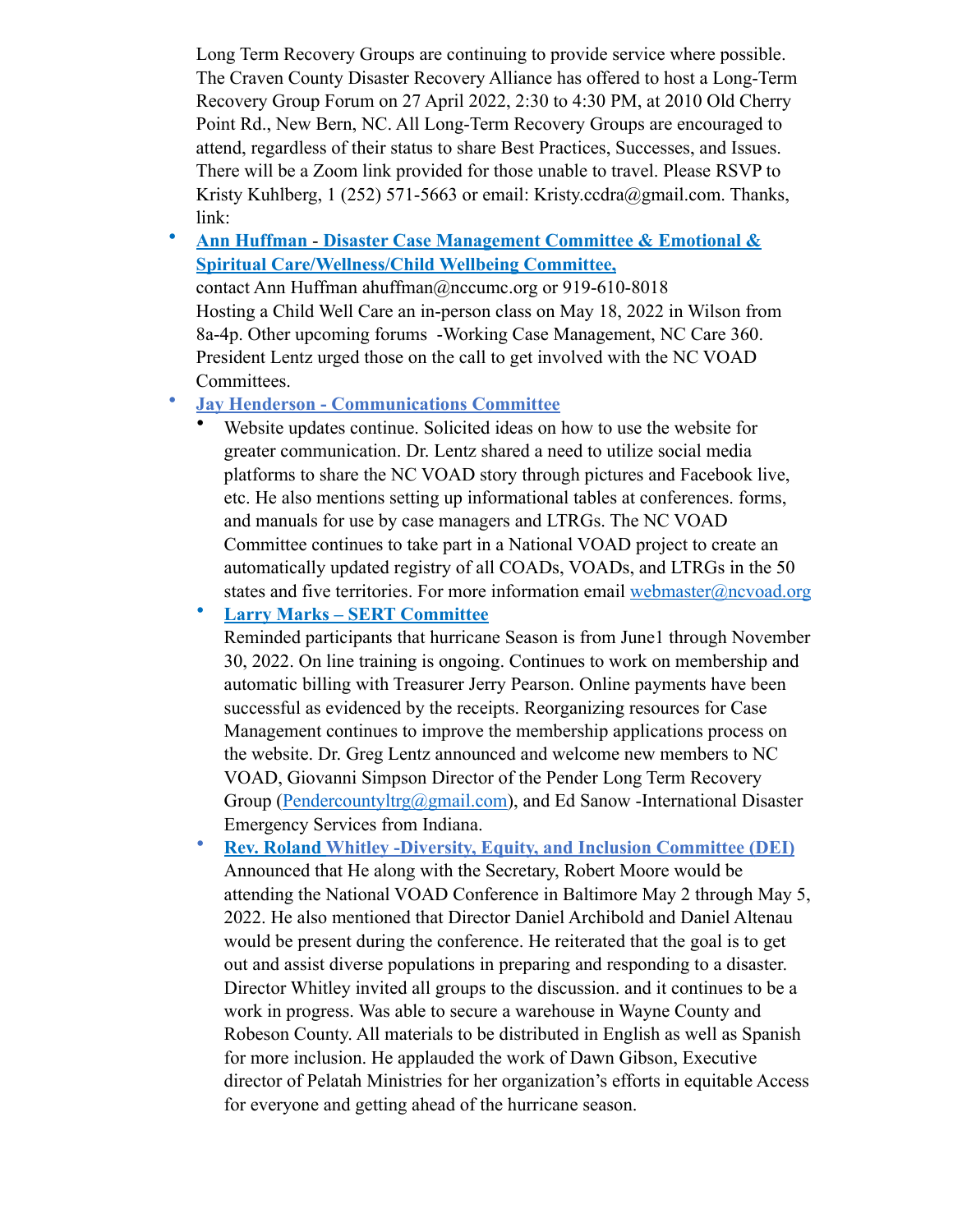Dr. Lentz reiterated the need to join committees. He welcomed new members International Disaster Emergency Service: Edwin Sanow, Director of Training and Pender Long Term Recovery Group: C. Giovanni Simpson, Director. He announced the next meeting schedule to continue to meet virtually unless otherwise notified at 10 AM, July 12, October 11, and January 10. The meeting was then adjourned.

Respectfully Submitted, Robert O. Moore, Secretary NC VOAD secretary@ncvoad.org

• **Saved Meeting Chat - The meeting was not recorded this time.** 10:02:45 From Robert Osborne Moore to Everyone: Good morning everyone. Please use the chat to introduce yourself and your affiliation. 10:03:17 From Briles Johnson, VolunteerNC to Everyone: Briles Johnson, VolunteerNC [briles.johnson@nc.gov](mailto:briles.johnson@nc.gov) 10:03:24 From Robert Osborne Moore to Everyone: Robert O. Moore, NC VOAD Secretary... [secretary@ncvoad.org](mailto:secretary@ncvoad.org) 10:03:40 From Andy Jones - WARM to Everyone: Andy Jones - Director of Strategic Growth, WARM [andyjones@warmnc.org](mailto:andyjones@warmnc.org) 10:03:40 From Tom Robinson to Everyone: Tom Robinson HOPE Animal Assistance Crisis Response [t1robinson@bellsouth.net](mailto:t1robinson@bellsouth.net) 10:03:46 From Larry Marks (NC VOAD) to Everyone: Larry Marks [webmaster@ncvoad.org](mailto:webmaster@ncvoad.org) 10:03:48 From Kitti Hardison-CCDRA to Everyone: Kitti Hardison, Recovery Director - Craven County Disaster Recovery Alliance (CCDRA) [kitti@unitedwaycoastalnc.org](mailto:kitti@unitedwaycoastalnc.org) 10:04:09 From Jeff Martin to Everyone: Jeff Martin - Information Technology Disaster Resource Center [jmartin3@itdrc.org](mailto:jmartin3@itdrc.org) 10:04:10 From GEORGE RAY to Everyone: George Ray here for Fuller Center Disaster ReBuilders 10:04:12 From Alfred Foote-- Cumberland County to Everyone: Al Foote Cumberland County DSS & CDRC 10:04:16 From Mia Currin - VolunteerNC to Everyone: Mia Currin, VolunteerNC [mia.currin@nc.gov](mailto:mia.currin@nc.gov) 10:04:24 From Donna Gargett to Everyone: Donna Gargett, Applicant Services Liaison, NCORR- Rebuild NC [donna.gargett@ncdps.gov](mailto:donna.gargett@ncdps.gov) 10:04:26 From Lynette Williams to Everyone: Lynette Williams- Presbyterian Disaster Assistance 10:04:28 From Daniel, Admin, Facil, White to Everyone: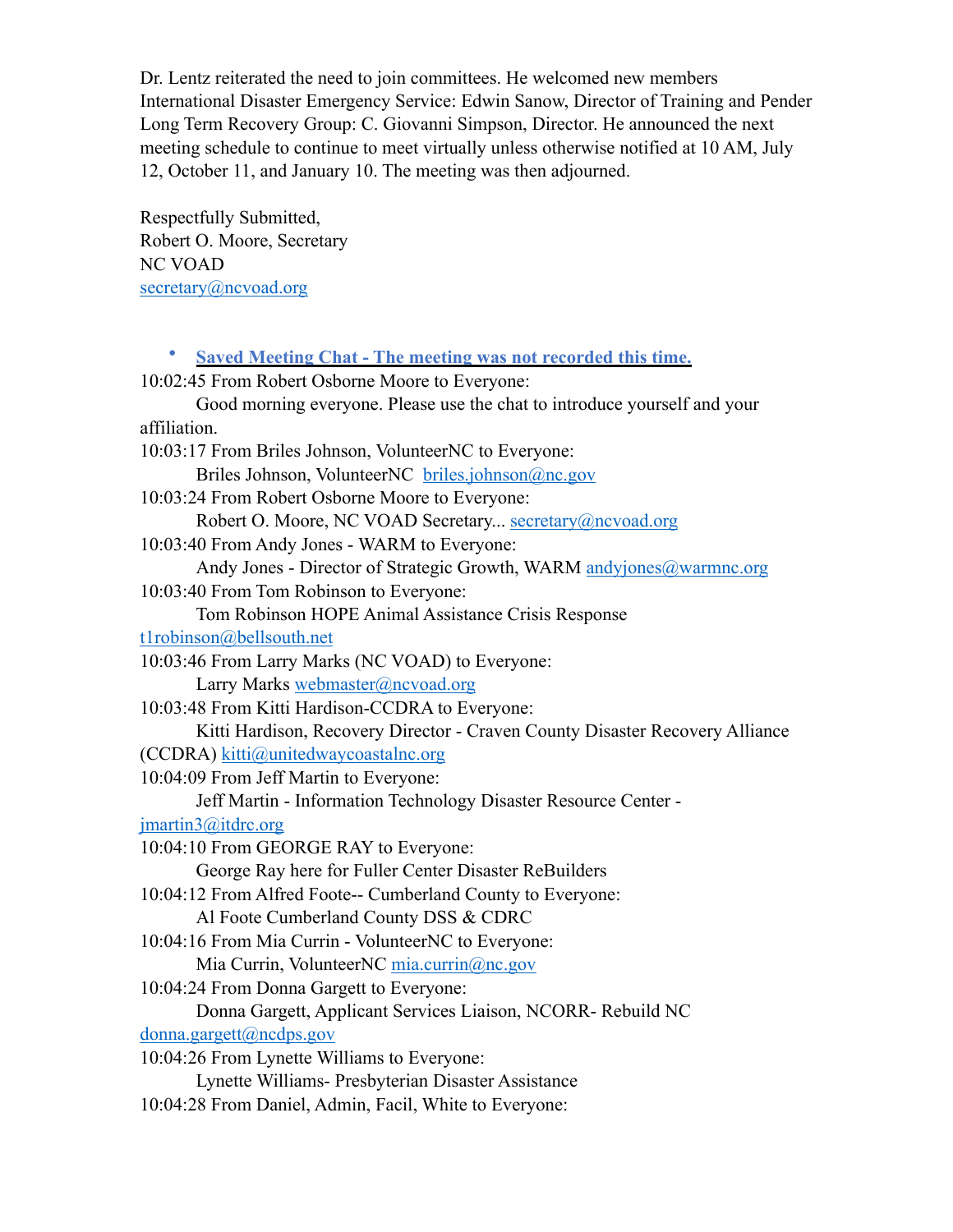| Daniel Altenau, Catholic Charities of the Diocese of Raleigh, Director of                                                 |
|---------------------------------------------------------------------------------------------------------------------------|
| <b>Communications and Disaster Services</b>                                                                               |
| 10:04:29 From ILHAM THURSTON to Everyone:                                                                                 |
| Ilham Thurston/ Lutheran Services Carolinas ithurston@Iscarolinas.net                                                     |
| 10:04:29 From Ed Sanow - Indiana to Everyone:                                                                             |
| Ed Sanow, director of training Int'l Disaster Emergency Svc, Indiana - new NC                                             |
| VOAD member                                                                                                               |
| 10:05:14 From john Dorociak to Everyone:                                                                                  |
| John Dorociak, LDS Church, Asheville NC Stake, Emergency Preparedness                                                     |
| 10:05:15 From Louis Pratt to Everyone:                                                                                    |
| Louis Pratt - Operation BBQ Relief - <b>Ipratt@operationbbqrelief.org</b>                                                 |
| 10:05:21 From johnrobinson to Everyone:                                                                                   |
| John A. Robinson, Jr.                                                                                                     |
| 10:05:30 From Tracey Ford to Everyone:                                                                                    |
| Tracey Ford, NC Baptists on Mission Disaster Relief                                                                       |
| 10:05:35 From North Carolina VOAD to Everyone:                                                                            |
| Greg Lentz, NC-VOAD President president@ncvoad.org 704-202-1234                                                           |
| 10:05:50 From Jay Henderson to Everyone:                                                                                  |
| Jay Henderson, Communications Committee, Church of Jesus Christ of Latter-                                                |
| Day Saints, JayHendersonVrep@Gmail.com, 919-264-2026                                                                      |
| 10:06:18 From North Carolina VOAD to Everyone:                                                                            |
| Alyce Sharpton, Hearts with Hands alyce@heartswithhands.org                                                               |
| 10:06:28 From Kristy Kulberg-CCDRA to Everyone:                                                                           |
| Kristy Kulberg--Director of Operations--Craven County Disaster Recovery                                                   |
| Alliance/ Village Manager--New Hope Volunteer Village. kristy.ccdra@gmail.com                                             |
| 10:06:43 From johnrobinson to Everyone:                                                                                   |
| John A. Robinson, Jr., New Hope Presbytery, Disaster Committee Moderator,                                                 |
| jarobinson2@suddenlink.net, cell: 540722-0462                                                                             |
| 10:06:56 From Marguerite to Everyone:                                                                                     |
| Marguerite Davis, American Red Cross, marguerite.davis@redcross.org                                                       |
| 10:07:28 From Derek Macleod to Everyone:                                                                                  |
| Derek Macleod Director of New Hanover Disaster Coalition.                                                                 |
| derek@newhanoverdisastercoalition.org                                                                                     |
| 10:07:55 From Luz Sanabria-Reyes-NCEM/IA to Everyone:                                                                     |
| Luz Sanabria-Reyes-NC EM/Recovery- NCVAL-luz.sanabria-reyes@ncdps.gov                                                     |
| 10:08:01 From Nora L. Betancourt, FEMA VAL-Mass Care RIV to Everyone:                                                     |
| Nora L Betancourt, FEMA VAL RIV. Apologies in advance as we will need to                                                  |
| leave at 10:30 a.m. for a HQ meeting.                                                                                     |
| 10:08:39 From shari to Everyone:                                                                                          |
| Shari Porterfield, Team Rubicon, shari.Porterfield@teamrubiconusa.org                                                     |
| 10:08:48 From Rev Roland Whitley Jr to Everyone:                                                                          |
| Rev. Roland Whitley Community Technical Assistance, Inc. roland@cta-us.com<br>10:09:01 From Giovanni Simpson to Everyone: |
| Giovanni Simpson Director of the Pender Long Term Recovery Group                                                          |
| pendercountyltrg@gmail.com                                                                                                |
|                                                                                                                           |

10:10:13 From Deborah Dicks Maxwell to Everyone: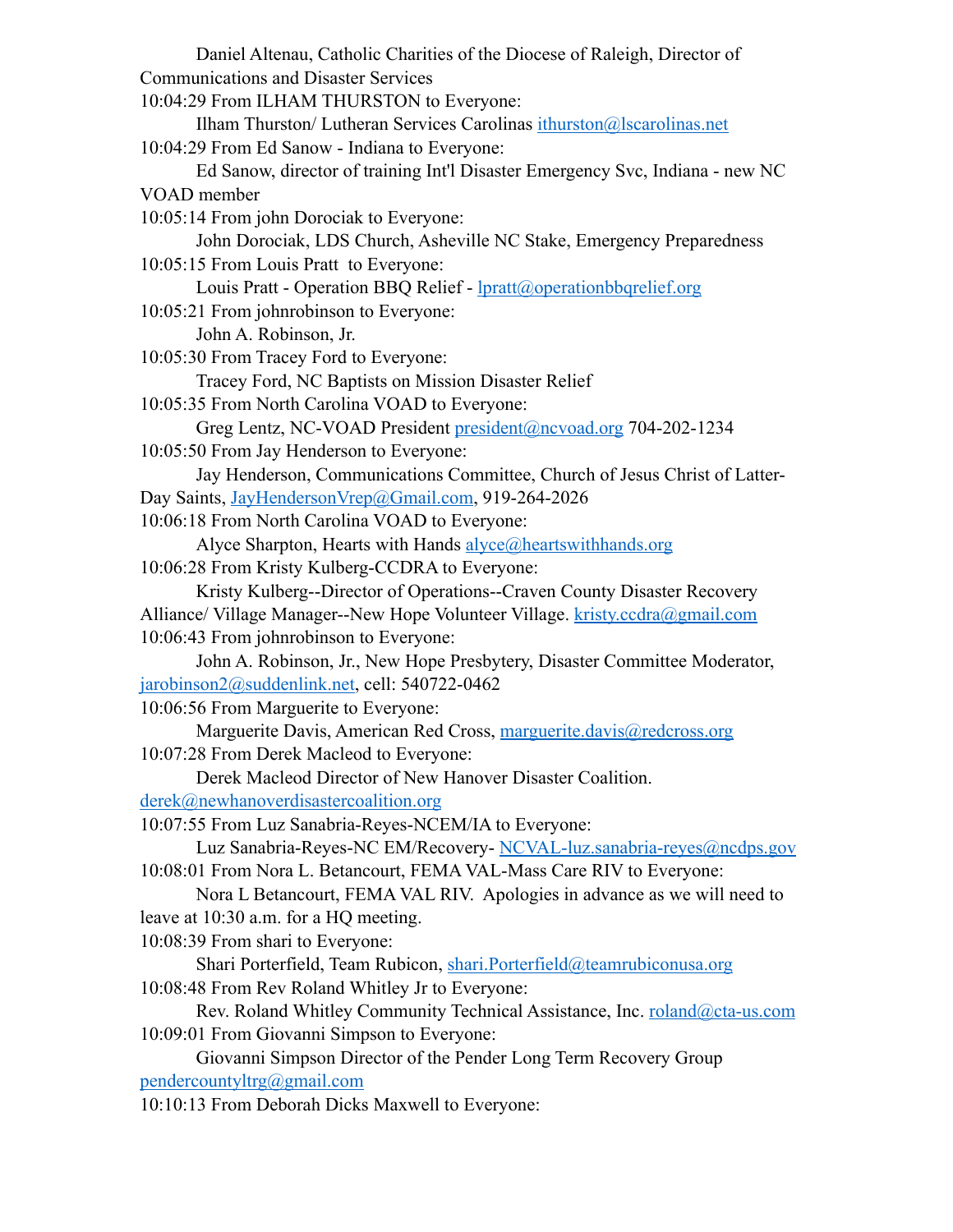Deborah Dicks Maxwell, co-chair New Hanover Disaster Coalition, President, NC NAACP. [presidentncnaacp@gmail.com](mailto:presidentncnaacp@gmail.com)

10:10:58 From Gayle Swain to Everyone:

 Gayle Swain Forsyth County/Winston-Salem COAD, Chairperson, Emergency Preparedness Coordinator for Forsyth County DSS

10:11:23 From Daphné Moore to Everyone:

 Daphné Moore - Volunteerism Coordinator, VolunteerNC email: [daphne.moore@nc.gov](mailto:daphne.moore@nc.gov) O: 919-814-2059

 Please join us for today's Lunch and Learn: Using the 990 for Marketing and Fundraising. Please click on the registration link<https://bit.ly/3w9mMvV> and forward the flyer to your contacts! We would love for you to join us if you can! 10:12:03 From Daphné Moore to Everyone:

 Please join us for the Lunch and Learn on Tuesday, April 26: Delivering Culturally Competent Services for Immigrant Populations Through the Disaster Cycle.

 Please click on the registration link <https://bit.ly/3u8JhhV>and forward the flyer to your contacts! We would love for you to join us if you can!

10:12:55 From Daphné Moore to Everyone:

Briles Johnson - Executive Director, VolunteerNC email: [briles.johnson@nc.gov](mailto:briles.johnson@nc.gov)

10:13:22 From Michelle Brock - NC Emergency Management Association to Everyone: Michelle Brock - First VP, NC Emergency Management Association and Winston-

Salem/Forsyth County Emergency Management

10:15:07 From Rev Roland Whitley Jr to Everyone:

 Briles- is the training in-person and is there a certificate when completed 10:15:58 From Briles Johnson, VolunteerNC to Everyone:

 To sign up for NeedsList: [https://volunteernc.app.needslist.co/login?](https://volunteernc.app.needslist.co/login?invitation_token=b7aaecc6-a104-4341-b4f7-eddbf48d0ec2) [invitation\\_token=b7aaecc6-a104-4341-b4f7-eddbf48d0ec2](https://volunteernc.app.needslist.co/login?invitation_token=b7aaecc6-a104-4341-b4f7-eddbf48d0ec2)

10:18:26 From Briles Johnson, VolunteerNC to Everyone:

@Roland- the lunch and learns are virtual.

10:21:16 From Louis Pratt - Operation BBQ Relief to Everyone:

 Regarding the food task force and feeding partners, can Operation BBQ Relief please get added to the invite for any upcoming meeting regarding mass feeding. Thank you

10:22:40 From North Carolina VOAD to Everyone:

I also would like to be added to the mass feeding calls -

[alyce@heartswithhands.org](mailto:alyce@heartswithhands.org)

10:23:16 From Jerry Pearson to Everyone:

 Rev. Jerry Pearson, Treasurer - NC VOAD, member of the AME Church, 2nd Episcopal District Disaster Readiness, NC Conference, Co-Chair Pender LTRG. 10:28:33 From Donna Gargett to Everyone:

 Rebuild NC update: Starting April 18, 2022 Rebuild NC centers will be open for curbside by appointments ONLY. May 9, 2002 centers will be open for in-person services will be available by appointment ONLY. For more information 833-ASK-RBNC or [www.rebuildnc.gov](http://www.rebuildnc.gov)

10:28:51 From North Carolina VOAD to Everyone:

Contact  $\text{greg@hearts withmands.org}$  if you have access to tarps for NC use 10:29:48 From North Carolina VOAD to Everyone: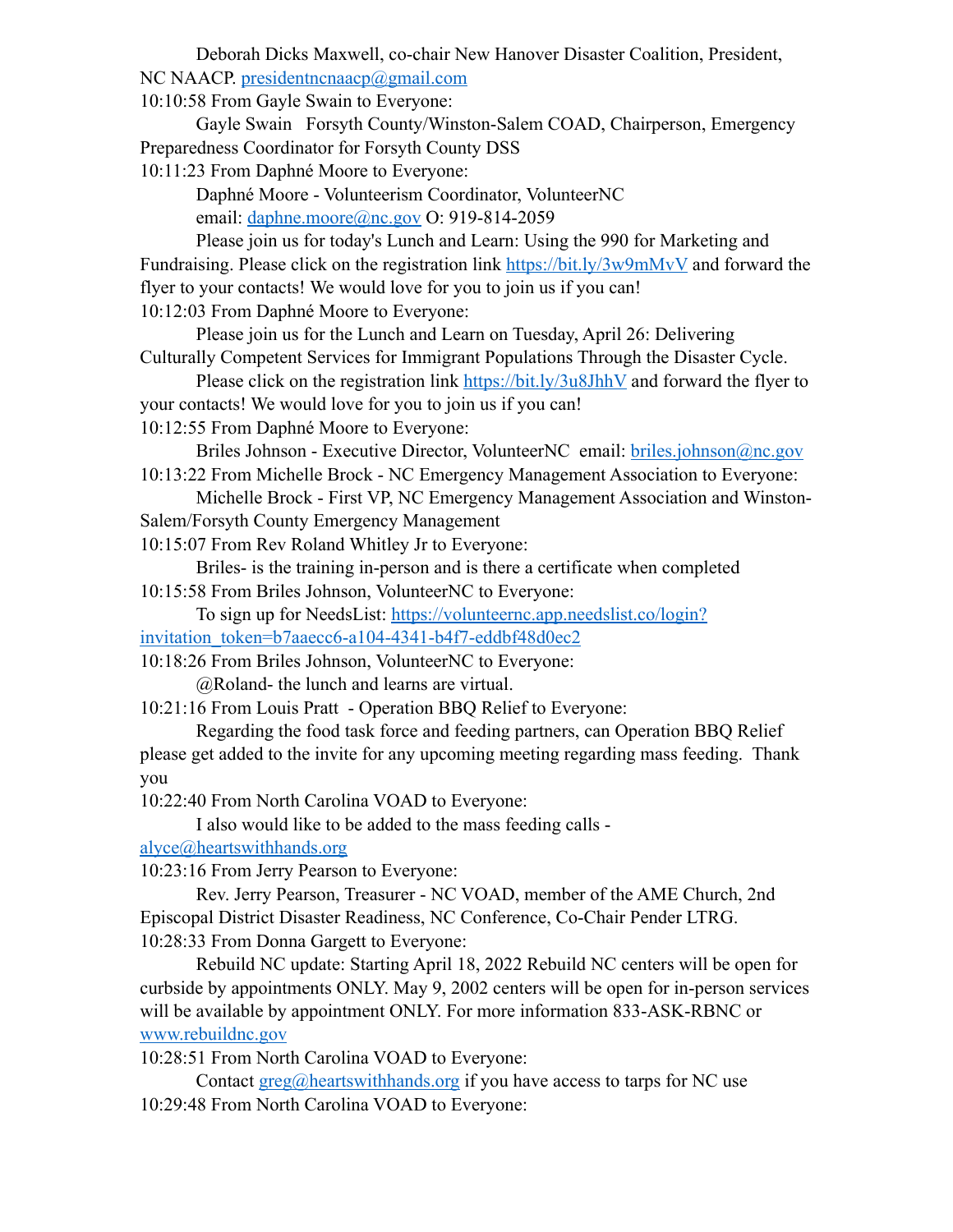Long Term Recovery Groups are continuing to provide service where possible. The Craven County Disaster Recovery Alliance has offered to host a Long Term Recovery Group Forum on 27 April 2022, 2:30 to 4:30 PM, at 2010 Old Cherry Point Rd., New Bern, NC. All Long Term Recovery Groups are encouraged to attend, regardless of their status to share Best Practices, Successes, and Issues. There will be a Zoom link provided for those unable to travel. Please RSVP to Kristy Kuhlberg, 1 (252) 571-5663 or email: [kristy.ccdra@gmail.com.](mailto:kristy.ccdra@gmail.com) Thanks, George

10:30:48 From john Dorociak to Everyone:

yes, I would like the zoom for the LTRG meeting

10:31:11 From Michael Cardinale to Everyone: Mike Cardinale - IEEE MOVE

10:33:43 From North Carolina VOAD to Everyone:

 $(a)$  John email kristy.ccdra $(a)$ gmail.com to RSVP for 4/27 meeting. She will

provide the zoom link to those who RSVP.

10:35:12 From Ann Huffman NC Conference UMC to Everyone:

Disaster Case Management Committee & Emotional & Spiritual Care/Wellness/

Child Wellbeing Committee, contact Ann Huffman [ahuffman@nccumc.org](mailto:ahuffman@nccumc.org) or

919-610-8018

10:37:32 From Daphné Moore to Everyone:

 Daphné Moore - Volunteerism Coordinator, VolunteerNC email: [daphne.moore@nc.gov](mailto:daphne.moore@nc.gov) O: 919-814-2059

- 10:41:55 From North Carolina VOAD to Everyone: <https://www.ncvoad.org/join-nc-voad/>
- 10:44:05 From Andy Jones WARM to Everyone: Thank you, Larry!
- 10:44:12 From Jay Henderson to Everyone: Thank you, Larry!!
- 10:44:27 From Briles Johnson, VolunteerNC to Everyone:

Thank you, Larry!! You are amazing!!

10:46:20 From shari to Everyone:

Thanks Larry for all that you do!

10:48:22 From Jesse Boeckermann-Catholic Charities to Everyone:

 Good morning. I'm Jesse Boeckermann, the Western Region Director of Catholic Charities Diocese of Charlotte, which serves people in need in the 46 counties of the western half of North Carolina. The Western Region Office in Asheville serves people in need in the 12 westernmost counties of the state. We're online at https://ccdoc.org/. I'm available at 828-820-5153 and [jdboeckermann@ccdoc.org](mailto:jdboeckermann@ccdoc.org).

10:52:00 From Andy Jones - WARM to Everyone:

 I missed where will the 5/18 roundtable be held? 10:59:39 From North Carolina VOAD to Everyone:

 Do you want to receive the NC-VOAD meeting announcements, agendas, and minutes? Sign up: https://www.ncvoad.org/newsletter/

 Interested in joining our Long Term Recovery Emails? These emails are more frequent in nature and anyone is welcome to share relevant information, training opportunities, grants, and more! <https://groups.io/g/NC-LTRGs/join>